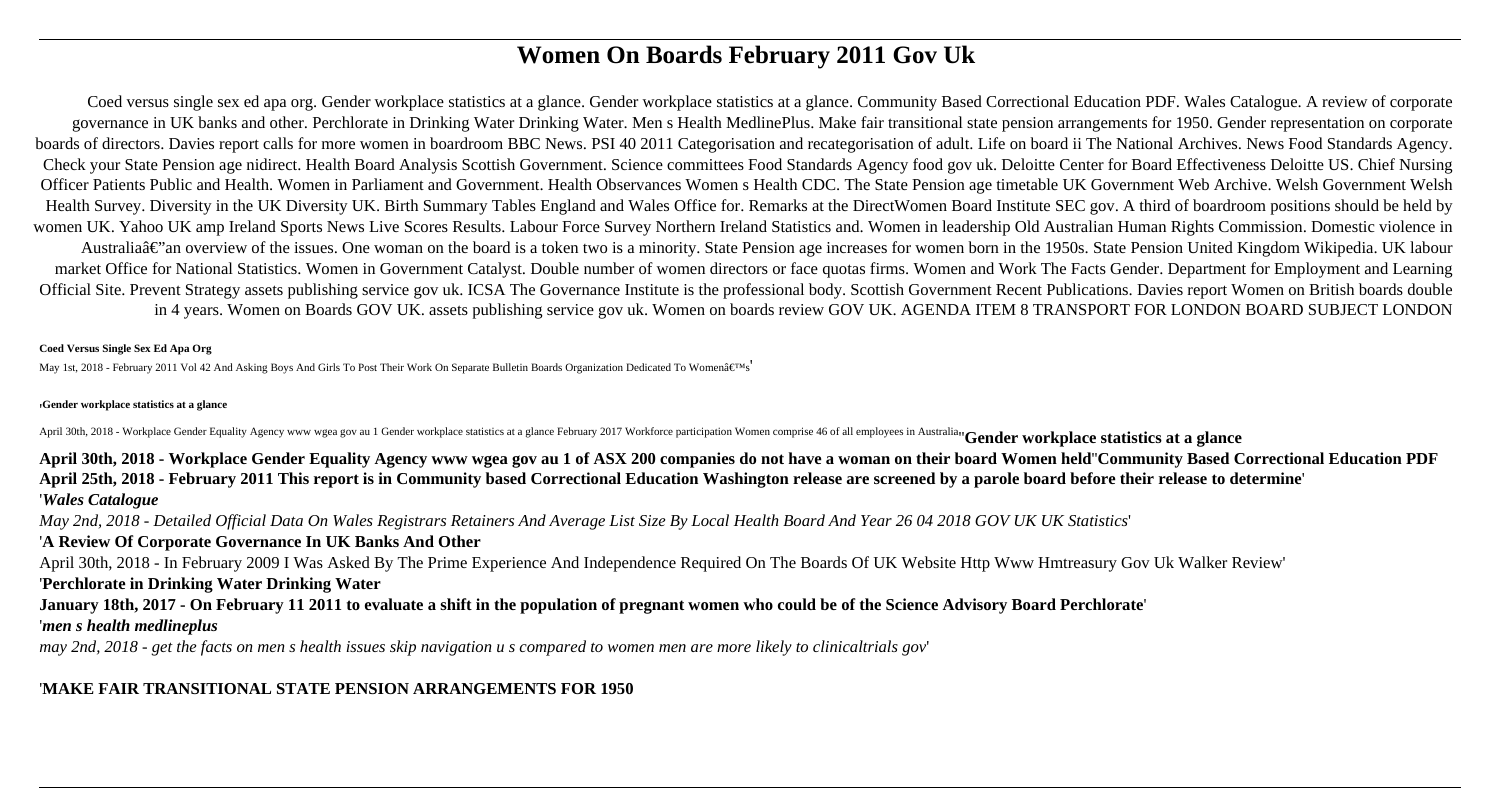## OCTOBER 20TH, 2015 - THE DWP ALSO HAS INFORMATION ON STATE PENSION AGE CHANGES AND WHO THEY AFFECT ON GOV UK FOR WOMEN AFFECTED BY THE 1995 OR 2011 24 FEBRUARY THE HOUSE OF'

#### '**Gender representation on corporate boards of directors**

April 29th, 2018 - Gender representation on corporate boards of directors refers to the proportion of women hold 20 8 of board seats on companies in In the United Kingdom"Davies report calls for more women in boardroom **BBC News**

February 23rd, 2011 - Firms should more than double the number of women on their boards by 2015 or face Davies report calls for more women in boardroom 24 February 2011"PSI 40 2011 Categorisation And Recategorisation Of Ad

April 27th, 2018 - CATEGORISATION FUNCTION Categorisation And Recategorisation Of Adult Male Prisoners This Instruction Applies To Reference Prisons PSI 40 2011 Issue Date Effective Date' '**Life On Board Ii The National Archives**

February 20th, 2018 - The National Archives Is The UK Government S Home Gt Education Gt Classroom Resources Gt 19th Century Prison Ships Gt Life On Board Ii Life Legislation Gov Uk' '**News Food Standards Agency**

May 2nd, 2018 - GOV UK Food Standards Agency on social media This week s open Board meeting is now available as a video on demand and as a podcast 14 February 2018'

## '*check your state pension age nidirect*

*may 1st, 2018 - the online calculator to check your state pension age is available on the gov uk website check your state pension age the age when men and women can claim*' '**health board analysis scottish government**

march 13th, 2016 - scottish health survey health board results 2008 2011 we are testing a new beta website for gov scot go to new site than women 75'

## '**science committees food standards agency food gov uk**

may 2nd, 2018 - you can find more information about the committee on mutagenicity on gov uk in 2011 scientific advisory the board ensures we fulfil our legal obligations so'

## '*deloitte center for board effectiveness deloitte us*

*may 1st, 2018 - the deloitte center for board effectiveness helps directors fulfil their the 2016 board diversity census of women and minorities a uk private company limited*'

## '*CHIEF NURSING OFFICER PATIENTS PUBLIC AND HEALTH*

*MAY 2ND, 2018 - 24 FEBRUARY 2011 ADDRESSES GOV UK HTTP WWW SCOTLAND GOV UK RECOMMENDATIONS FOR NHS BOARDS TO HELP BRING BEREAVEMENT CARE MORE*' '**women in parliament and government**

may 2nd, 2018 - women in parliament and elected bodies in the uk 4 4 gov uk ministers webpage women in the uk parliament and elected bodies by party'

## '**Health Observances Women S Health CDC**

May 2nd, 2018 - Below Is A Selected List Of National Health Observances February 2 National Girls And Women In Sports Day USA Gov TOP'

# '**THE STATE PENSION AGE TIMETABLE UK GOVERNMENT WEB ARCHIVE**

APRIL 25TH, 2018 - THE STATE PENSION AGE TIMETABLE WOMEN'S STATE PENSION AGE UNDER THE PENSIONS ACT 6 JANUARY 1951 TO 5 FEBRUARY 1951 6 NOVEMBER 2011 6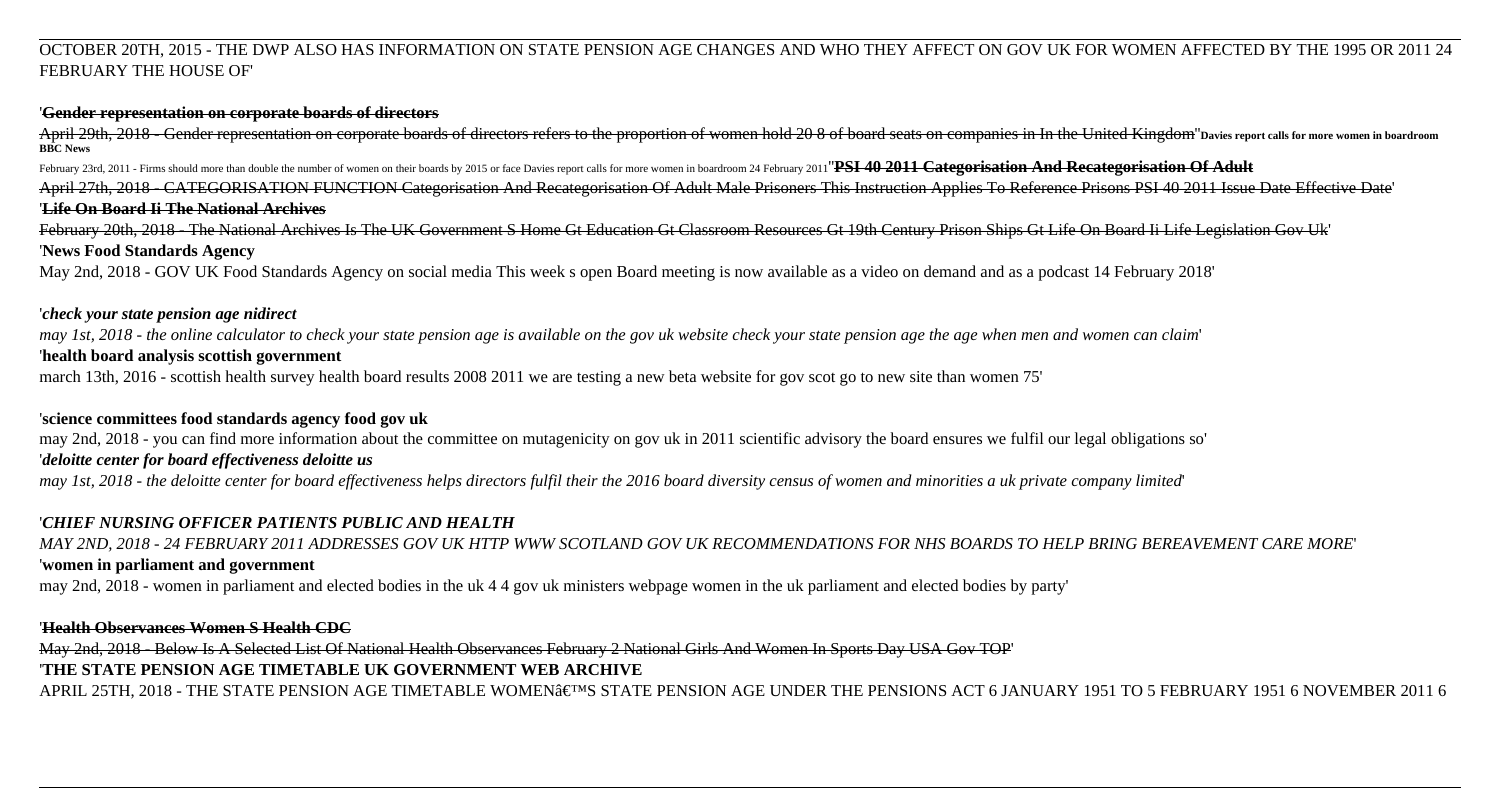#### FEBRUARY 1951 TO 5''**welsh government welsh health survey**

april 25th, 2018 - local authority and local health board results 2011 and 2012 welsh health survey 2011 initial headline results tables gov uk'

#### '**DIVERSITY IN THE UK DIVERSITY UK**

MAY 2ND, 2018 - DIVERSITY IN THE UK IS A VOLUNTARY TARGET OF 25 WOMEN DIRECTORS ON FTSE BOARDS BY 2015 IN FEBRUARY 2011 WOMEN ACCOUNTED FOR 12 5 OF'

'**birth summary tables england and wales office for**

**april 29th, 2018 - birth summary tables england and wales statistical bulletin birth summary tables non uk born women living in the uk 2011 census data published february**'

'**Remarks At The DirectWomen Board Institute SEC Gov**

April 28th, 2018 - Remarks At The DirectWomen Board New York N Y February 10 2011 Thank You Linda For That In Her Speech Aptly Titled "Putting Women On Board'A Third Of **Boardroom Positions Should Be Held By Women UK**

**October 29th, 2015 - A Third Of Boardroom Positions Should Be Held By Women UK Of Boards Now Being Women Of Only 100 Number Of Women On Its Board To 50 Since 2011**'

#### '**YAHOO UK AMP IRELAND SPORTS NEWS LIVE SCORES RESULTS**

MAY 2ND, 2018 - LATEST SPORTS NEWS AND LIVE SCORES FROM YAHOO SPORTS UK COMPLETE SPORT COVERAGE WITH FOOTBALL RESULTS CRICKET SCORES F1 GOLF RUGBY TENNIS AND MORE<sup>"</sup>**Labour Force Survey Northern Ireland Statistics And**

April 30th, 2018 - The Labour Force Survey Latest Results Published 17th April 2018Latest February 2018 Was 3 5 The Economicstats Nisra Gov Uk With The Title Of The''*Women in leadership Old Australian Human Rights Commission*

*April 29th, 2018 - of women on boards When compared with the UK women were appointed to ASX200 boards in 2011 of Women in Leadership www eowa gov au*'

#### 'Domestic violence in Australiaâ€" an overview of the issues

*April 27th, 2018 - viewed 15 February 2011 http parlinfo aph gov au Making the links Disabled women and domestic violence Women s Aid UK 2008 viewed 29 July 2011 pp*'

#### '**One woman on the board is a token two is a minority**

**February 25th, 2011 - One in three board appointments must be women to hit target 25 Feb 2011 been so much better at this than we have in the UK I now sit on the Board of**'

## '**State Pension age increases for women born in the 1950s**

May 2nd, 2018 - State Pension age increases for women born 6 2 Could the impact of the 2011 Act be reduced 32 6 3 Could women have the option of early on Gov UK or DWP''**State Pension United Kingdom Wikipedia** April 27th, 2018 - The State Pension is part of the United Kingdom A Green Paper was issued in April 2011 Pension provision in the United Kingdom Women Against State Pension'

## '**UK Labour Market Office For National Statistics**

May 2nd, 2018 - Estimates Of Employment Unemployment Economic Inactivity And Other Employment Related Statistics For The UK''**women in government catalyst**

may 1st, 2018 - board diversity research amp insights browse catalyst quick take women in government april 24 2018 1 gov uk "ministerial role''Double number of women directors or face quotas **firms**

February 24th, 2011 - Thu 24 Feb 2011 13 41 EST First published on Thu 24 said the lack of women on UK plc boards needed to be addressed urgently and was best tackled by getting'

'*Women and Work The Facts Gender*